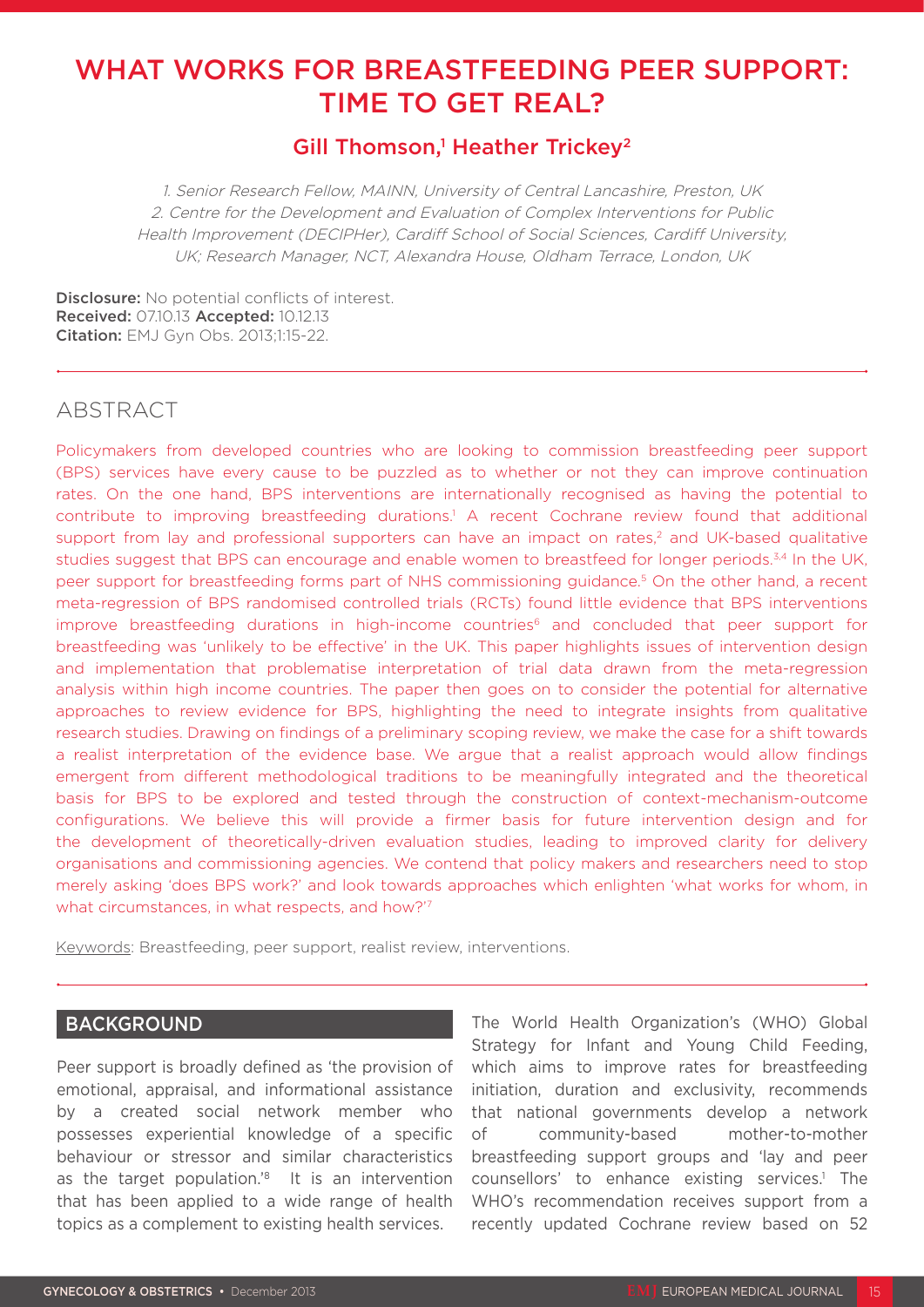randomised controlled trials (RCTs and quasi-RCTs) including 37 from high-income countries, which considered the impact of 'extra support' on breastfeeding duration and exclusivity compared with 'usual maternity care.'2 The included studies of 'extra support' evaluated the impact of additional voluntary or professional supporters working in a designated support role, as well as organisational measures such as additional staff training. The review found that extra support, whether offered by professionals, by lay or peer supporters, or by both, had a positive effect on breastfeeding duration rates. The review indicated that extra support was likely to be more effective in settings with high initiation rates, when delivered face-to-face, when offered proactively, when offered on an on-going scheduled basis, and when tailored to the needs of the population base.<sup>2</sup>

A recent meta-regression undertaken by Jolly et al.<sup>6</sup> focused more narrowly on RCTs of breastfeeding peer support (BPS) interventions, using a narrower definition of BPS as: 'Support offered by women who have received appropriate training and either have themselves breastfed or have the same socio-economic background, ethnicity, or locality as the women they are supporting. Peer supporters may be voluntary or receive basic remuneration.'6 This review included 17 studies, 15 of which were judged to have data suitable for quantitative synthesis. This analysis separately considered the combined effect of three elements of heterogeneity among the trials: three levels of 'country-level income', two levels of 'intensity of intervention' and a binary categorisation as to whether or not the BPS intervention included antenatal contact. The results indicated that the BPS effectiveness varies according to the income level of the country; BPS interventions were found to be likely to increase breastfeeding continuation, especially exclusive breastfeeding in low or middle income countries (where their potential to make a major contribution to health outcomes is high), but had less impact in high-income countries (and were ineffective in the UK). The meta-regression indicated that less intensive interventions (<5 planned contacts) had no impact on breastfeeding duration, and whilst postnatalonly interventions were associated with improved breastfeeding durations, those that combined antenatal and postnatal contact were not.

The primary explanation advanced by Jolly et al.<sup>6</sup> for lowered effectiveness of BPS interventions in high-income countries is that it is difficult for BPS to deliver additional benefit over and above pre-existing systems of postnatal care (for example, in the UK through postnatal visits provided by midwives and a visit from a health visitor at 10-14 days).<sup>6</sup> This seems intuitively reasonable as a partial explanation of the differences; it may well be easier for BPS to demonstrate an impact when it constitutes a jump from 'virtually no support' to 'some support', as compared to a shift from 'some support' to 'some more support'. However, for the UK at least, as a full explanation this sits uneasily with longitudinal survey data which indicate very frequent unplanned breastfeeding discontinuation. In the first 6 weeks after birth, around one-third of mothers who initiate breastfeeding stop, with 80% of those who discontinue breastfeeding, stopping before they had planned to do so.<sup>9</sup> The explanation is also incongruent with findings from a UK serviceuser survey which indicated that mothers frequently have poor experiences of postnatal help with breastfeeding.<sup>10</sup> There does seem to be a considerable 'support gap' despite the existing framework for care in the UK. The authors of the meta-analysis note a possible alternative explanation that 'some confounding of setting by intensity of support may exist,<sup>'6</sup> in particular, UK-based interventions, which demonstrated no significant effect on breastfeeding duration and involved fewer than five planned contacts between peer supporter and mother.

As Hoddinott et al.<sup>11</sup> have discussed in their review of UK-based breastfeeding support studies, there are reasons to restrain our pessimism about the potential for interventions to be effective in high-income countries; and despite apparently contradictory findings, in the UK at least, BPS remains a recommended policy tool.4,12,13 In practice a large number of projects exhibiting considerable heterogeneity are currently being delivered by a range of organisations.14 Nonetheless, commissioners currently face the challenge of deciding which models should be supported, with some commissioners currently reviewing BPS provision with a view to possible disinvestment.15 Meta-regression is intended to be hypothesis generating and whilst it has some advantages over traditional meta-analysis in enabling a limited number of aspects of heterogeneity to be included,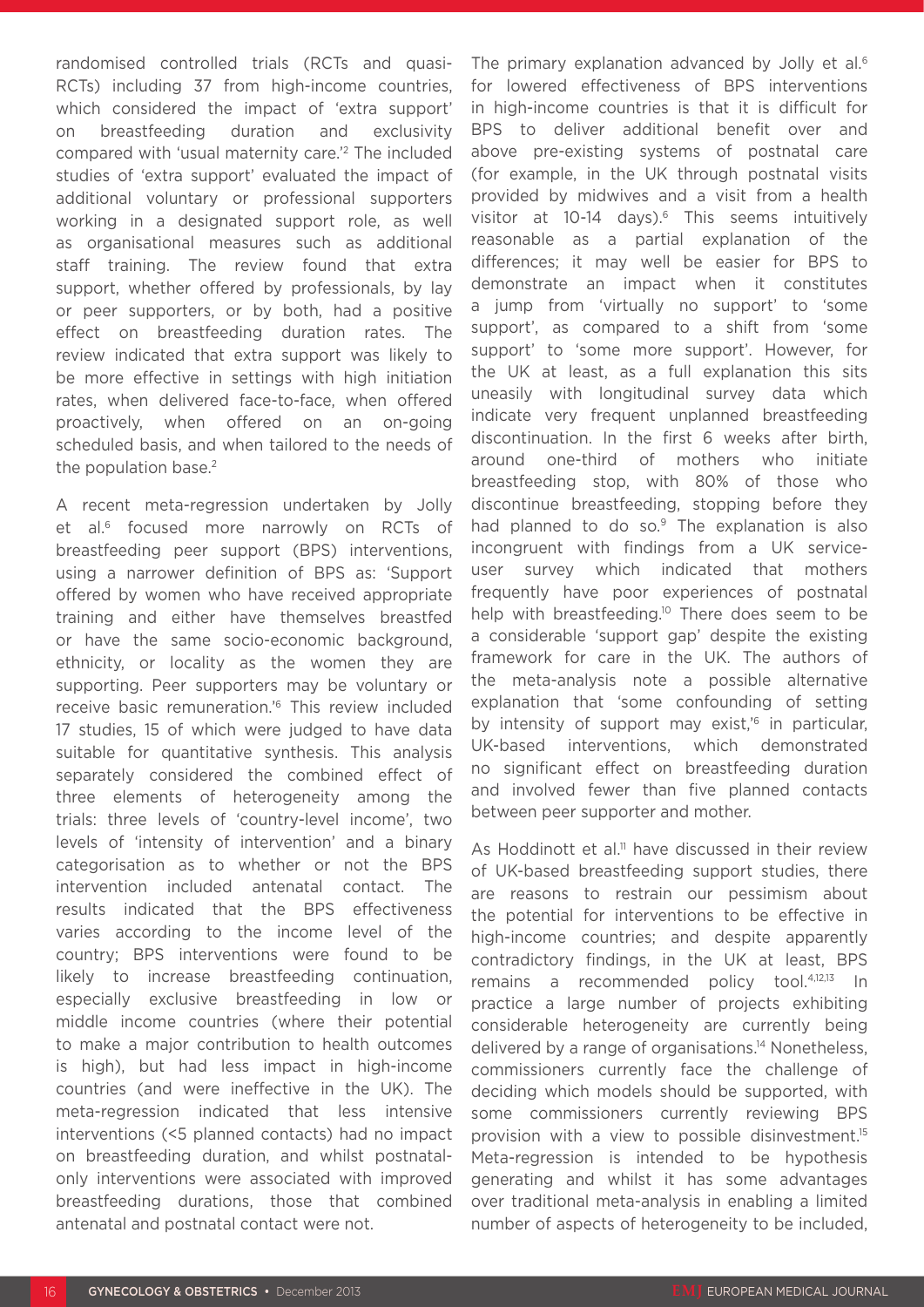relationships identified through meta-regression cannot be taken as proof of causality;<sup>16</sup> the findings from meta-analysis can only be an indicative basis for decision-making around future intervention design.

## AIMS AND APPROACHES TO THE LITERATURE

We aimed to identify issues relating to interpretation of trial data, to highlight insights from qualitative research studies that might inform the development of intervention theory, and to consider the potential for alternative approaches to review evidence for BPS. We undertook a scoping review of BPS studies in order to 'map relevant literature in the field of interest.<sup>'17</sup> This approach to the evidence base was sufficient for our purpose as a broad research question was being utilised (e.g. evidence for BPS) and it was being undertaken to inform whether a more systematic approach is warranted.<sup>17</sup> In line with the aim and purpose of this approach, a formal quality appraisal of included literature was not undertaken,<sup>17</sup> rather we reviewed and considered each paper for inclusion based on concepts of relevance and rigour.7 Finally, we considered whether realist approaches would be helpful in overcoming any methodological and theoretical gaps in the existing evidence base.

### ISSUES IN THE INTERPRETATION OF BPS TRIAL DATA

Our re-reading of existing BPS RCTs suggests that there are five areas of difficulty that need to be considered when interpreting trial data. First, these include issues relating to study design (for example, a lack of study power evident within a number of the trials, possible contamination across trial arms, and losses to follow-up).6 Second, several RCTs failed to implement the intervention as planned. The convention for RCTs and meta-regression is to analyse on intention to treat; any failure to implement the intervention as planned or poor reporting of implementation is therefore relevant to the interpretation of the findings (six trials included in meta-regression did not report the number of contacts provided, nor overall uptake of the intervention).<sup>6</sup> Third, there are issues relating to the intended design of trialled interventions which need careful consideration;

in retrospect it seems hardly surprising that interventions that are predominantly reactive in the postnatal period (so that the mother is primarily responsible for seeking out help)18,19 or that only initiated contact 3 months after the birth of the baby<sup>20</sup> did not 'work'.

Fourth, despite attempts through metaregression to stratify findings by country-setting, intervention intensity and timing, existing reviews indicate that multiple aspects of heterogeneity remain unconsidered.6,11

Key areas of variation described in study papers but not considered through meta-regression include differences in target populations (income level, ethnicity, previous breastfeeding experience, and motivation to breastfeed); characteristics and training of peer supporters (degree of similarity to target population, length, underpinning philosophy and provenance of peer supporter training, and ongoing supervision arrangements); degree to which the programme was delivered on a proactive or reactive basis; how the intervention was delivered (telephone and/or face-to-face), and where the intervention was delivered (home, clinic, hospital, multisetting). Further consideration indicates that the three dimensions of difference that were incorporated into the meta-regression require additional exploration. Several interventions in high-income countries are targeted towards low-income or marginalised populations living in those countries; is it the country setting or the relative income of the target population within that country which matter most? What is the 'minimum' intensity for effective intervention, and should the level of intensity vary along the mother's feeding journey? Is BPS intervention in the immediate postnatal period particularly important? As others have noted, descriptions of programme theory, which might provide an underpinning rationale for chosen components of intervention, are frequently absent within the descriptions of trials,<sup>21</sup> so that mechanisms for change are often implied rather than explicit.

Fifth, BPS is a quintessential example of a complex intervention. This is true in the straightforward sense of being complicated, incorporating relationships between dynamic components and the need for different aspects of the intervention design to work in conjunction with one another. These components also include the recipient/provider, components of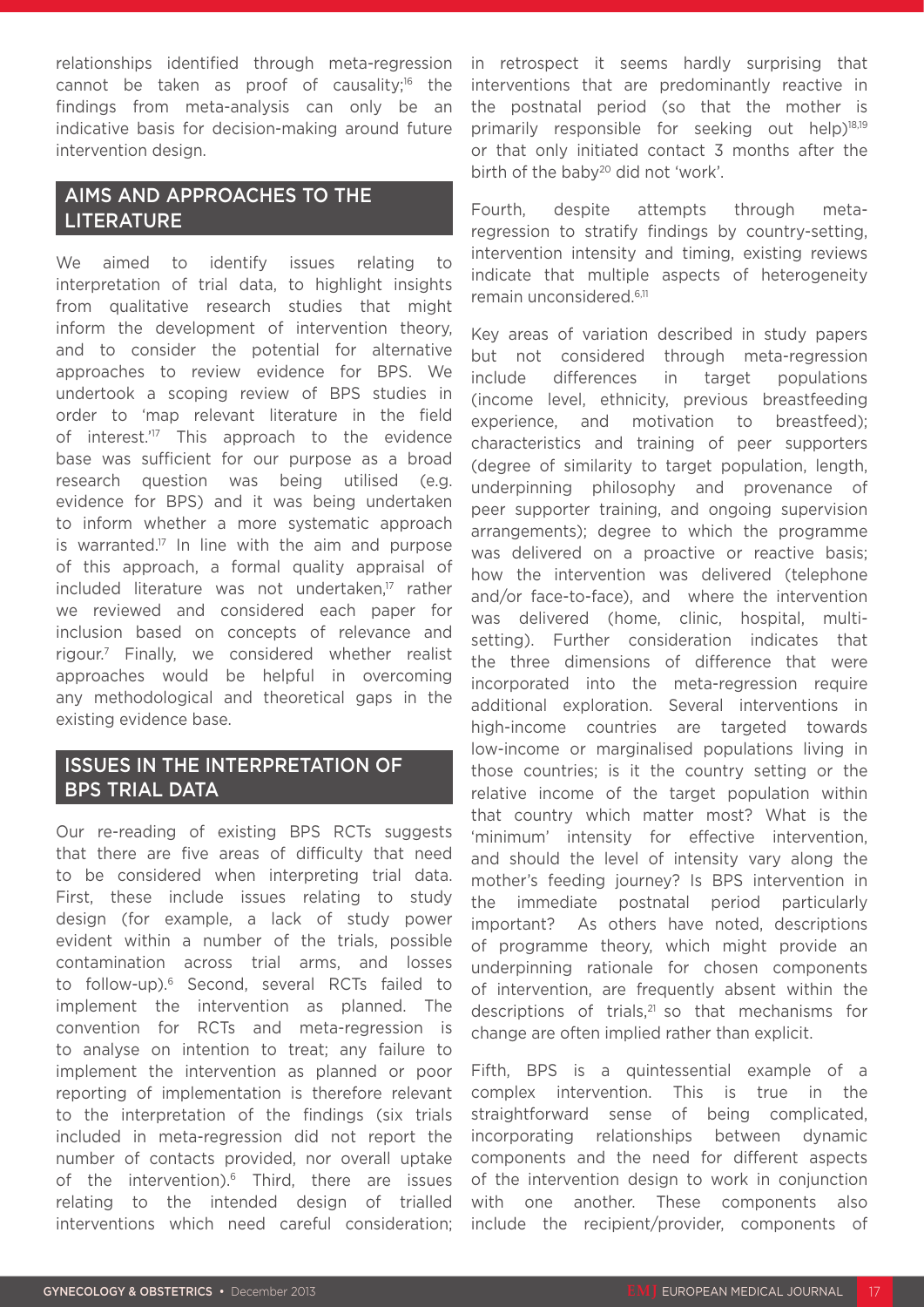the existing intervention setting and multiple delivery partners, and between the intervention and issues relating to a wider context such as Baby Friendly Hospital Initiative status<sup>22</sup> or country-level compliance with the WHO code. Furthermore, BPS interventions are complex in the true sense that the intervention itself might be expected to lead to unanticipated emergent structures within an existing delivery environment (for example, through the development of new partnership arrangements as the intervention progresses), which in turn may have consequences on effectiveness.<sup>23</sup> Prospective evaluation alongside a trial of a professional-led intervention to explore the impact of breastfeeding support groups by Hoddinott et al.<sup>24</sup> indicated key contextual factors as to why the trial was ineffective in certain areas, including deprivation of the target group and inter-professional barriers. By contrast, in areas where breastfeeding rates rose there was evidence of leadership, multidisciplinary working, and reflective action cycles.

## INSIGHTS FROM QUALITATIVE STUDIES OF BPS

Qualitative studies of BPS provide insight into participants' own understandings as to why interventions may, or may not, be effective within particular contexts and which components of interventions work in favour or against outcomes. These insights therefore provide a rich resource for theory building. A meta-synthesis of research on perceptions of breastfeeding support, drawn from 31 primary research qualitative and survey studies identified through systematic review, suggests that the character of the relationship between peer supporter and mother may be an important component for peer support intervention design.25 This review found that breastfeeding support occurs along a continuum from 'authentic presence' to 'disconnected encounters', and the mothers' encounters with a supporter may be experienced as 'facilitative' or as 'reductionist'. 'Authentic presence' referred to a trusting relationship and rapport between the mother and supporter, with a 'facilitative' style reflecting a partnership. with information and support tailored towards the values and needs of the woman. 'Disconnected encounters' were characterised by limited or no relationship and a lack of rapport, with a 'reductionist' approach signifying how information

and advice were given in a didactic style. These findings indicate the importance of personcentred communication skills and of relationships in supporting a woman to breastfeed. The authors indicate 'continuity of carer' as a feature likely to facilitate authentic and facilitative encounters.25 The quality of the relationship between mother and supporter remains an untested component within intervention trial data; nor do we currently have a good understanding of the context factors that can best promote supportive relationships.

Further qualitative studies that have focused on women's experiences of BPS, and which emphasised the benefits and value of this form of support, have highlighted the significance of shared experience and shared language between peer supporters and women.3,14,26-30 Studies indicated that BPS is valued in terms of the increased social interactions; the opportunities to question and discuss personal choices in relation to infant feeding as well as the emotional warmth and advocacy that peer support provides.3,26-30 The fact that peer supporters encourage, facilitate, and enable access to group support (e.g. by accompanying women) and subsequent supportive peer networks is also positively perceived.3,27 Whilst these studies provide valuable evidence in terms of what women value, and point to the mechanisms through which support can be effective, issues pertaining to how BPS should be delivered, when, and by whom remain unanswered.

#### CASE FOR A REALIST APPROACH

Researchers have suggested that further trials to assess the effectiveness (including costeffectiveness) of BPS are warranted, $11$  together with high quality evaluation to support, explore and measure the impact of the intervention.<sup>6</sup> In the UK this recommendation has been taken up by the National Institute of Health Research, with funding recently made available for a feasibility trial of BPS interventions (Health Technol Assessment [HTA] no. 13/18). A key challenge in understanding the varied and often apparently contradictory findings of BPS trials is the lack of clarification of the study context, nature of BPS work involved, the processes through which the scheme operates, as well as the definition or targeting of those most likely to benefit. There is also evidence to suggest that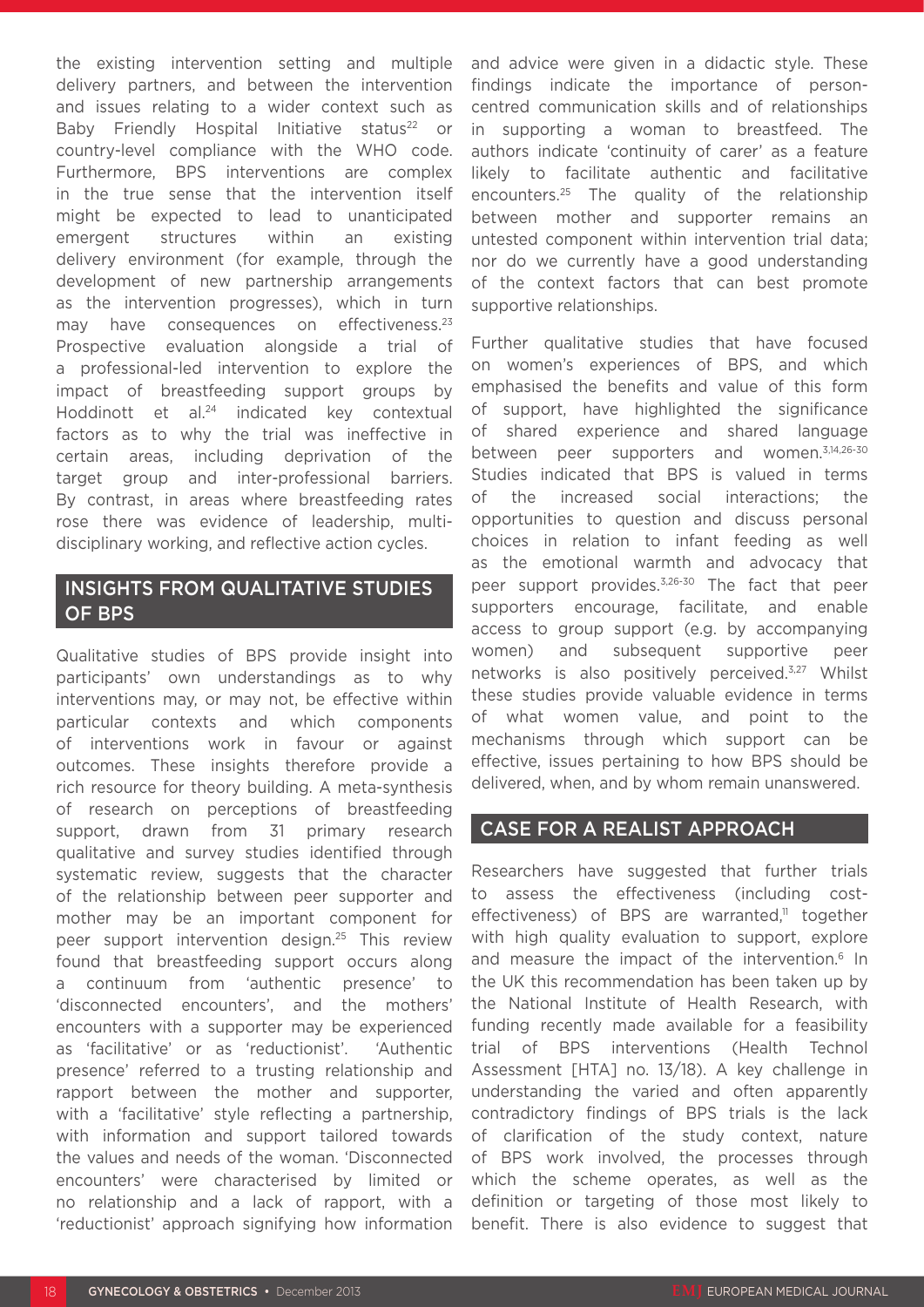some BPS interventions are likely to be successful in terms of sustainability<sup>14</sup> and outcomes<sup>24</sup> and are more likely to be perceived as acceptable by mothers.25 However, these different strands of evidence have not been fully integrated to inform recommendations for intervention design.

Given the paucity of existing evidence for effectiveness in high-income countries, heterogeneity and under-theorisation, social scientists looking to expand the evidence base for BPS need to consider two related questions:

• How can we know what sorts of BPS interventions we should be testing? How can we ensure that when we design BPS interventions we incorporate the characteristics most likely to be associated with success in a given setting (and avoid components likely to be associated with failure)? How can we avoid the dangers of researchers seeking to test their favourite theory, or of commissioners opting to fund designs that have purely operational appeal?

• How should evaluation of BPS be conducted? In particular, how should the experience of implementation failure within BPS interventions inform our decisions about intervention design in the future?

We contend that applying realist approaches to assess and interpret the evidence for BPS would help to answer these questions and to provide guidance as to what sorts of interventions have the potential to create successful outcomes. Pawson and colleagues. $31$  key proponents of realist approaches to evidence review and intervention evaluation, argue that because intervention programmes are embedded within a complex interplay of individual, interpersonal and institutional social systems, they can never be expected to work indefinitely in the same way, in all circumstances, for all people.<sup>7,31</sup> They assert that experimental research operates from the premise that like will always produce like, and that the predominant focus on outcomes in RCTs leads to failure to consider the theoretical underpinnings, contextual factors and mechanisms that enable outcomes (or not as the case may be) to occur.<sup>7,31</sup> The 'black box' between inputs and outcomes remains unopened.32

Realist review offers a theoretical-driven approach to evidence synthesis<sup>7,31</sup> that is particularly suited to understanding complex interventions, where

the 'active ingredient' of an intervention is likely to be better understood at a theoretical level than as a specific treatment or process. This approach aims to uncover the nature of mechanisms of effect (processes that act directly to make a difference, and that can be activated either intentionally or unintentionally by those running programmes) and how they create an effect, rather than just measuring if an effect occurs or not. Furthermore, realist review explicitly sets out to examine context: the particular social conditions and circumstances in which these mechanisms operate, and which combination of mechanism and context creates the best outcomes (context+mechanism=outcome). Realist reviews have previously been used to explore the successful components of school feeding programmes, $33$  participatory research, $34$ and health-related lifestyle advisor roles.<sup>35</sup>

When undertaking a realist review, the theoretical/explanatory frameworks - the 'middle range theories' that reflect many working hypotheses - are identified. Evidence is then gathered from published quantitative, qualitative, and grey literature about the process of implementation, outcomes as well as wider contextual information relating to the individuals, interrelationships, institutions and infrastructures within and through which the intervention is delivered.7,31 This information is subjected to appraisal and subsequently explored to identity the relationships between context (the internal and external 'backdrop' into which programmes are introduced that are relevant to the operation of the programme mechanisms including cultural, social, interpersonal, and economic factors) and an understanding of how this influences the 'mechanisms' (the processes that create specific cognitive or emotional responses to the intervention) to achieve certain outcomes. The evidence base is subsequently evaluated to identify the demi-regularities (the semi-predictable patterns or pathways of programme functioning) and assessed against the underpinning theories with adjudication between theories considered as relevant, $33$  leading to development of a unified theory as to why particular kinds of interventions in particular places might be hypothesised to be effective.

As a basic example of a theoretical explanation/ middle range theory developed in this way: if a peer supporter shares the same cultural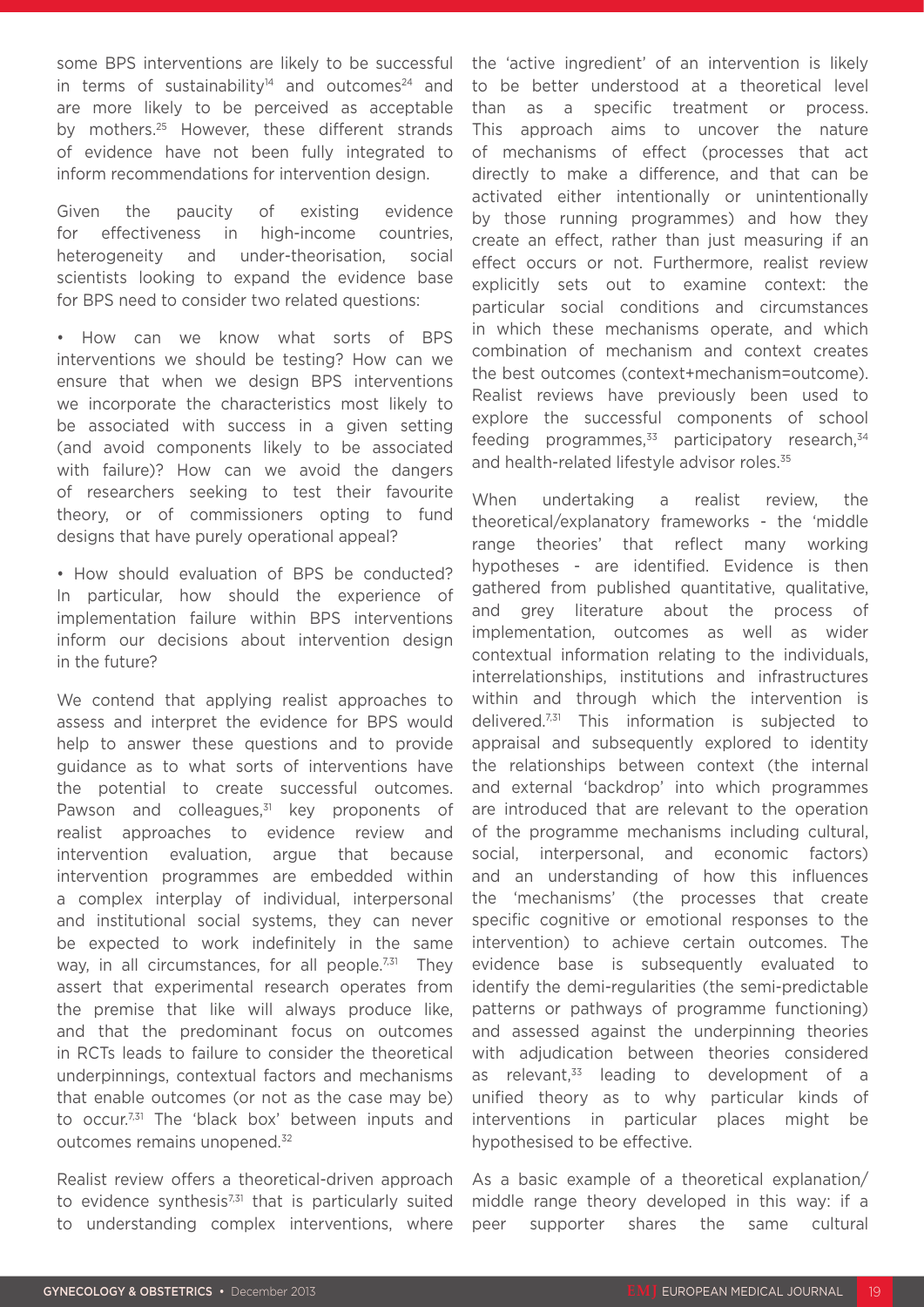characteristics as the woman being supported (context), this may lead the mother to wish to reinforce her sense of belonging to that group (through a mechanism of social congruence) leading to breastfeeding continuation (outcome). In this example, the mechanism of social congruence is identified as a demi-regularity, a theoretical relationship which may be common across different intervention programmes, including breastfeeding support programmes that do not necessarily involve peer supporters, or peer interventions that are not necessarily related to breastfeeding (e.g. smoking cessation, and management of depression).

High-level explanations for the success, or not, of BPS interventions are indicated in recent reviews.2,6,11 The discussion sections of trial papers also include many theories as to why BPS works in any particular setting; these include: 'the peer supporter is able to build a supportive relationship with the mother', 'the intervention is proactive and easily accessible to the mother','the intervention is timely', and 'there is a supportive policy infrastructure at service level.' Explanations as to why BPS may not be effective include: 'difficulties in the peer-supporter/ professional interface', 'other forms of support are available', 'the women who are targeted do not want to access peer support', and the 'intervention targets women who are not motivated to breastfeed.' Whilst these potential explanations are useful, there remains a lack of clarity in terms of how components of interventions that seem to enhance or diminish chances of success can be achieved or mitigated in practice. For example, what mechanisms need to be fired in order for effective peer-woman relationships to be forged, what are the important interactions between 'peer' characteristics and delivery context, and which outcomes are important and meaningful to women themselves? An indepth realist review, drawing on published and grey literature, and bridging the gap between the evidence synthesis formats undertaken in this area,6,25 could help to identify and substantiate the causal paths between maternal perceptions and expectations of support, characteristics of BPS and outcomes. Through a 'realist' focus on understanding why change occurs and in which conditions change is most likely to occur, the transferable lessons identified through this process could be utilised to inform future BPS interventions.

Whether or not RCTs are compatible with a realist approach to developing an evidence base for complex social interventions is currently a topic of debate. Some authors, who accept many of the arguments as to the limitations of RCTs, suggest that the philosophy of realism should not rule out experimental methods.<sup>36</sup> They argue that experimental methods are crucial to establishing cause-effect relationships, and propose 'realist trials' as a way to overcome the 'black box' problem of traditional RCTs. They suggest that a 'realist trial' design would involve multiple trial arms and factorial designs, combined with longitudinal qualitative data collection with a focus on seeking to validate or refute the theories that underlie interventions. Others reject the concept of a realist RCT, attesting that suggestions for improving evidence gathering through experimental designs may take some steps towards understanding social interventions as complicated but will fail to take account of the characteristics of social interventions which mark out their true complexity – non-linearity, local adaption, feedback loops, emergence, path dependence, and the role of human agency.<sup>37</sup>

Our view is that continuing to commission traditional RCTs without a good theoretical underpinning (achieved by applying realist principles to the existing evidence base) is unlikely to produce information that is useful to policymakers. Whether called realist trials or not, any new RCT studies need to clarify theoretical underpinnings and build on a realist appraisal of the existing evidence base. New designs should be based on context-mechanism-outcome relationships that appear to have the potential to work in particular settings with particular target populations to test and extend the theories as to why BPS works or fails in particular contexts. Prospective evaluation is more likely to be informative if it involves embedding a theoretically informed trial within a prospective realist evaluation framework as Hoddinott and colleagues<sup>24</sup> have done, ensuring that it is possible to simultaneously test whether a particular intervention 'works' alongside evaluating alternative theories that might be expected to explain outcomes.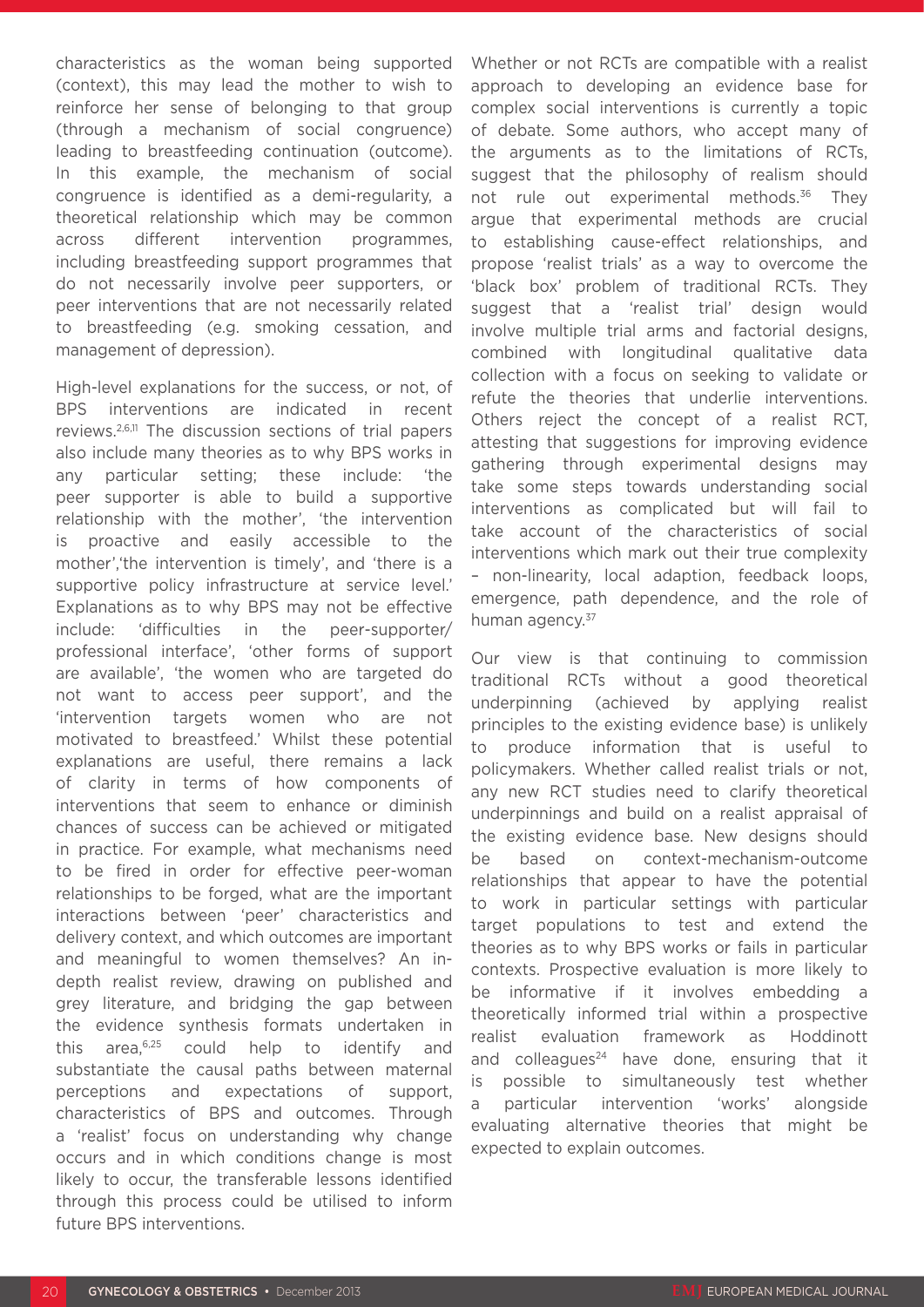#### **CONCLUSION**

As a basis for commissioning decisions, outcome data from RCTs of BPS, whether used in isolation or combined through meta-regression, are of limited value. Interpretation difficulties arise from issues of study and intervention design, implementation problems, heterogeneity, undertheorising of mechanisms, and difficulties caused by the likelihood of a complex and emergent relationships between intervention and context. Failure to integrate evidence from experimental trials with findings from qualitative studies has contributed to a failure to develop and test intervention theories, limiting our understanding of context-mechanism interactions and contributing to a cycle of poor intervention design. The message that BPS is unlikely to be effective in the UK and will have limited impact in other high-income countries appears premature.

At worst, the problems inherent in the existing trial data, particularly in UK-based studies, may be leading to overinterpretation of negative findings. It is clearly over-simplistic to view BPS as a single intervention which either works or does not work

and which can be evaluated without taking full account of delivery context. Currently, there is a lack of evidence for effectiveness of BPS in the UK, but this lack needs to be considered alongside limited evidence from a handful of RCT studies that demonstrate that BPS can be successful in improving breastfeeding durations in other high-income country contexts. A full realist review may indicate contexts in which forms of BPS are relatively weak or ineffective levers for improving breastfeeding rates. However, findings from qualitative research studies, and the evidence that peer support interventions have had success in other settings, are an important reason to consider that effective context-mechanism-outcome configurations may be found for this form of intervention.

In view of the complexity within the existing evidence base, we argue that realist approaches, which have a theory-driven focus, are needed to move our understanding forward. Our view is that a realist review of the evidence for BPS needs to be undertaken in order to inform future intervention design.

#### REFERENCES

1. World Health Organization. Global Strategy for infant and young child feeding. World Health Organization: Geneva. 2003. Available at: http://whqlibdoc.who. int/publications/2003/9241562218.pdf.

2. Renfrew M et al. Support for healthy breastfeeding mothers with healthy term babies. Cochrane Database Syst Rev. 2012;16:5:CD001141.

3. Thomson G et al. Giving me hope: women's reflections on a breastfeeding peer support service. Matern Child Nutr. 2012;8(3):340-53.

4. Ingram JC et al. Breastfeeding peer supporters and a community support group: evaluating their effectiveness. Matern Child Nutr. 2005;1:111-8.

5. National Institute for Health and Clinical Excellence. A peer-support programme for women who breastfeed: Commissioning Guide. NICE, London. 2008. Available at: http://www.nice.org.uk/media/63D/7B/ BreastfeedingCommissioningGuide.pdf.

6. Jolly K et al. Systematic review of peer support for breastfeeding continuation: metaregression analysis of the effect of setting, intensity, and timing. BMJ. 2012;344:d8287.

7. Pawson R et al. Realist synthesis: an

introduction. ESRC Working Paper Series. ESRC: London. 2004. Available at: http:// www.ccsr.ac.uk/methods/publications/ documents/RMPmethods2.pdf.

8. Dennis CL. Peer support within a health care context: a concept analysis. Int J Nurs Stud. 2003;40(3):321-32.

9. Health and Social Care Information Centre. Infant feeding survey. London: Health and Social Care information Centre. 2010. Available at: http://tinyurl. com/afu6yb2.

10. Bhavnani V, Newburn M. Left to your own devices: the postnatal care experiences of 1260 first-time mothers. NCT London. 2010. Available at: http://www.nct.org.uk/ sites/default/files/related\_documents/ PostnatalCareSurveyReport5.pdf.

11. Hoddinott P et al. Global evidence synthesis and UK idiosyncrasy: why have recent UK trials had no significant effects on breastfeeding rates? Matern Child Nutr. 2011;7(3):221-7.

12. National Institute for Health and Clinical Excellence. Routine postnatal care of women and their babies. NICE clinical guideline 37. NICE, London. 2006. Available at: www.nice.org.uk/CG037.

13. National Institute for Health and Clinical

Excellence. Improving the nutrition of pregnant and breastfeeding mothers and children in low-income households. NICE public health guidance 11. NICE, London. 2008. Available at: www.nice.org.uk/ PH011.

14. Dykes F. Government funded breastfeeding peer support projects: implications for practice. Matern Child Nutr. 2005;1(1):21-31.

15. Public Health Wales NHS Trust. Transforming Health Improvement in Wales. Working together to build a happier healthier future. Cardiff, Public Health Wales. 2013. Available at: http://www2.nphs.wales.nhs.uk:8080/ NationalHIRDocs.nsf/85c50756737f79a c80256f2700534ea3/e0b2c8ec84b7d7 2980257bf1002d5ef9/\$FILE/PHW%20 Health%20Improvement%20Review%20 Report\_e14.pdf.

16. Baker WL et al. Understanding heterogeneity in meta-analysis: the role of meta-regression. Int J Clin Pract. 2009;63(10):1426-34.

17. Arksey H, O'Malley L. Scoping studies: towards a methodological framework. Int J Soc Res. 2005;8(1):19-32.

18. Graffy J et al. Randomised controlled